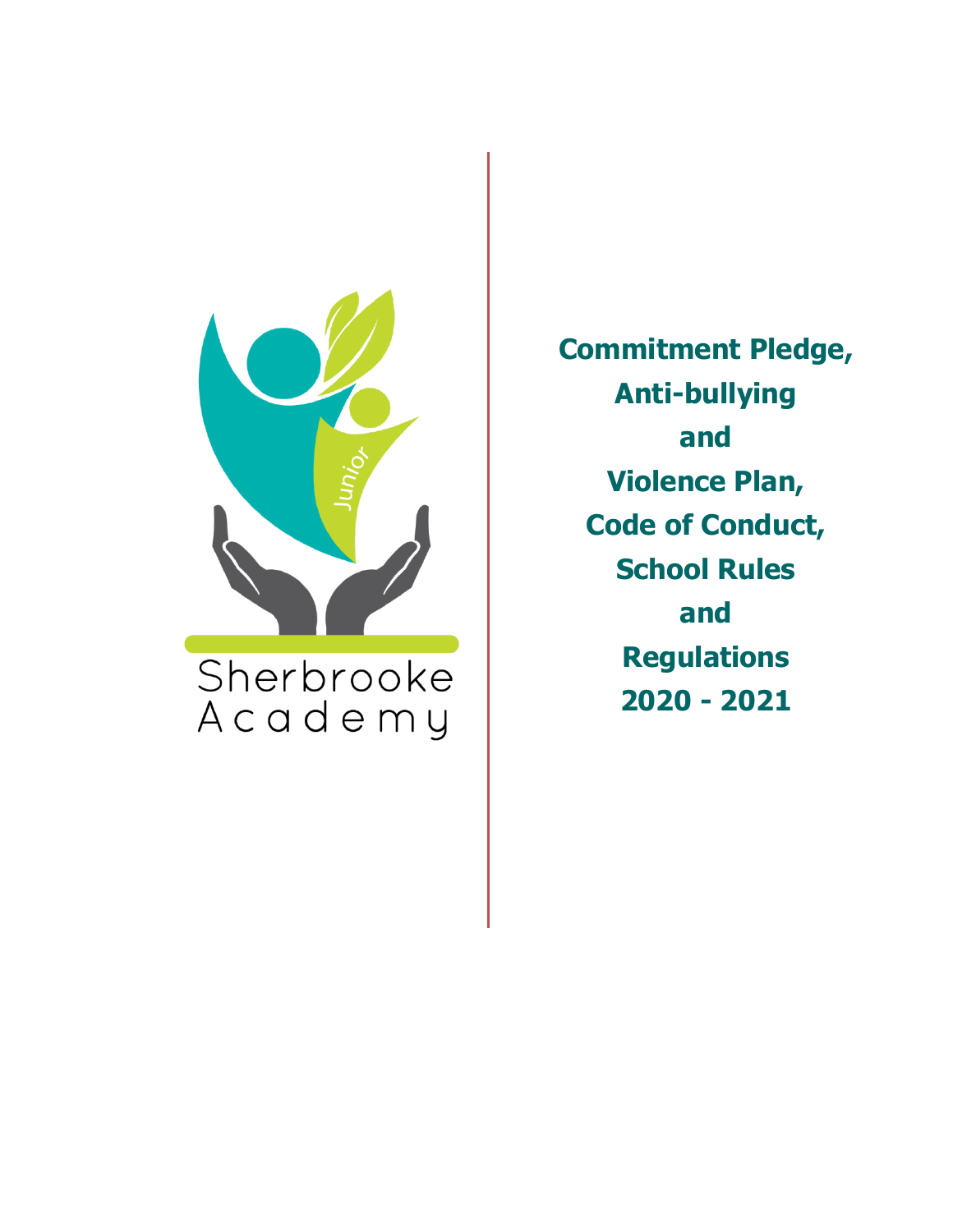

# **PARENT School Success Pledge**

Sherbrooke Academy envisions the highest level of success for each and every student. We are committed to motivate, to challenge and to inspire our students to achieve their full potential. The student, the parent and the school need to work cooperatively to ensure the success of our students. To demonstrate your commitment to your child's success, please read and sign this pledge.

### **Parent/Guardian Responsibility**

I want my child to succeed in school. Therefore, I will:

- 1. Encourage and support my child's learning.
- 2. Cooperate with the school staff for the benefit of my child.
- 3. Provide and ensure that the school has current telephone numbers through which I can be reached at all times during the school day.
- 4. Supervise completion of homework daily; review my child's agenda every day; and check my child's school bag daily.
- 5. Provide a quiet, distraction-free environment for the completion of homework.
- 6. See that my child is prepared and has the necessary materials each day.
- 7. Ensure my child's attendance and punctuality. I understand that school success is enhanced through excellent attendance and that frequent absences and tardiness inhibit learning.
- 8. Respect the dress code and dress my child accordingly.
- 9. Familiarize myself and my child with Sherbrooke Academy's Anti-bullying and Anti-violence Plan, Rules and Regulations, Code of Conduct, and Guiding Principles.
- 10. Encourage my child to report to the proper person (teachers, principal, etc.) any problems that may develop (rather than resorting to hitting or taking matters into his or her own hands.)
- 11. Expect exemplary behaviour from my child at school, on the bus, on field trips and support the discipline policies in place to keep our students safe.
- 12. Ensure that my child reads with an adult every night for a minimum of 15 minutes in both French and English.

I understand that, by choosing **SHERBROOKE ACADEMY JUNIOR**, I have made a commitment to assist and support the school in order to provide the best education for my child.

Parent Signature: \_\_\_\_\_\_\_\_\_\_\_\_\_\_\_\_\_\_\_\_\_\_\_\_\_\_\_\_\_\_\_\_\_\_\_\_\_\_\_\_\_\_\_\_\_\_\_\_\_\_\_\_\_\_\_\_\_\_\_\_ Date: \_\_\_\_\_\_\_\_\_\_\_\_\_\_\_\_\_\_\_\_\_\_\_\_\_\_\_\_\_\_\_\_\_\_\_

Parent Name:

(Please Print)

Student Name : \_\_\_\_\_\_\_\_\_\_\_\_\_\_\_\_\_\_\_\_\_\_\_\_\_\_\_\_\_\_\_\_\_\_\_\_\_\_\_\_\_\_\_\_\_\_\_\_\_\_\_\_\_\_\_\_\_\_\_\_\_\_ Home Room: \_\_\_\_\_\_\_\_\_\_\_\_\_\_\_\_\_\_\_\_\_\_\_\_\_\_

1 **Commitment Pledge, Anti-bullying and Violence Plan, Code of Conduct, School Rules and Regulations**

**RESPECT** everyone deserves it School is a place of COURTESY

 $\bullet$ 

and RESPECT for STUDENTS, EMPLOYEES and VISITORS.

Intimidation, offensive language or any threats of violence WILL NOT BE TOLERATED.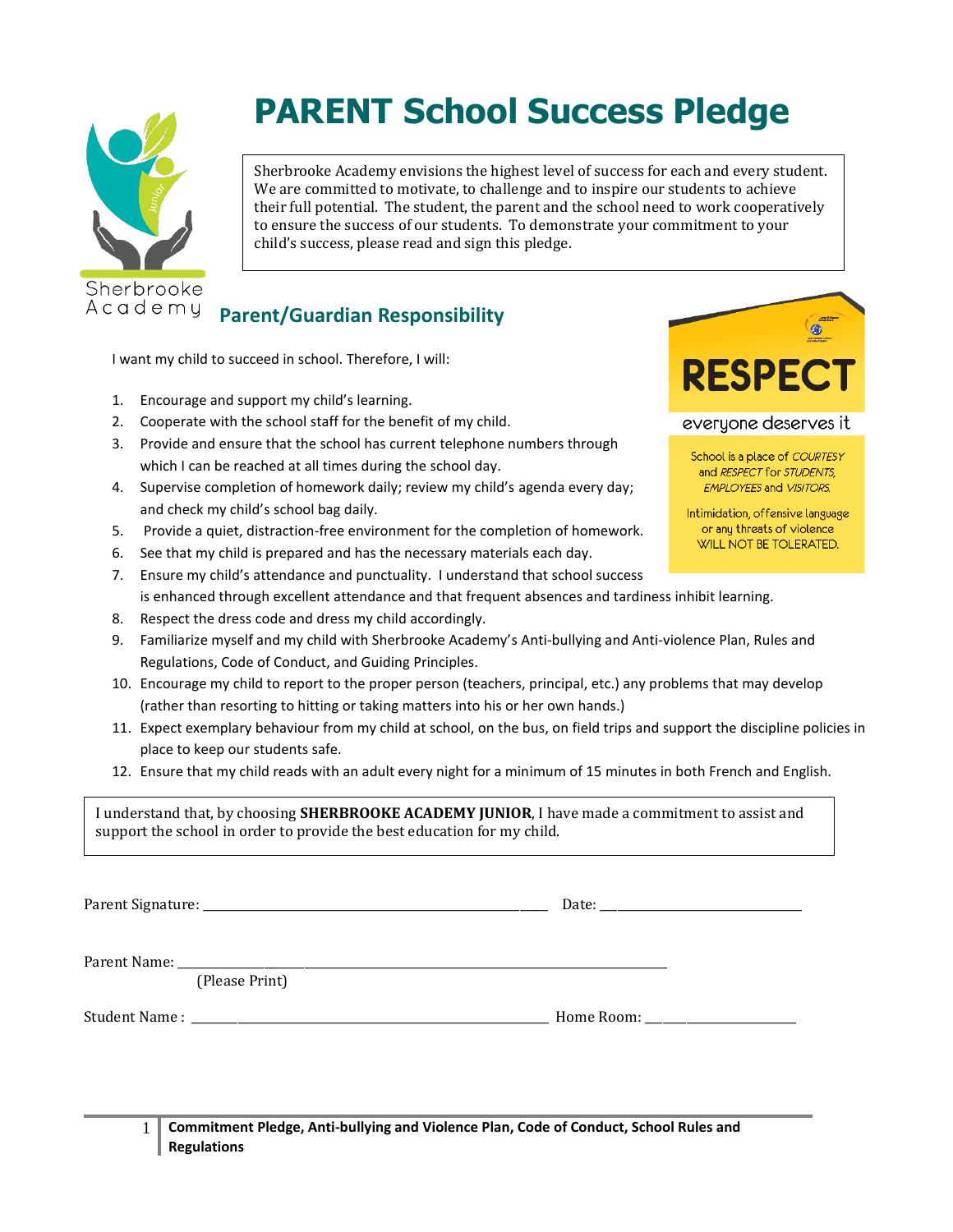# Engage, Enlighten, Empower for the 21st Century.



|                                    | Respecter                                                                                                                                          | Sécuritaire                                                                                                                                    | Responsable                                                                                                                    |
|------------------------------------|----------------------------------------------------------------------------------------------------------------------------------------------------|------------------------------------------------------------------------------------------------------------------------------------------------|--------------------------------------------------------------------------------------------------------------------------------|
| Classe                             | · Voix d'intérieur<br>. Bulle personnelle<br>- Écouter attentivement                                                                               | • Marcher<br>• Garder ses "pattes"<br>près de soi<br>· S'asseoir quand<br>on mange                                                             | · Faire de ton mieux<br>• Être impliaué<br>- Résoudre les<br>problèmes                                                         |
| Corridors                          | «Voix d'intérieur<br>• Garder ses bras et<br>ses jambes pour soi<br>• Garder un espace<br>d'un bras avec voisin                                    | Marcher et garder<br>la droite<br>- Regarder où l'on marche<br>$\cdot$ C'est seulement les<br>adultes qui ouvrent les<br>portes de l'extérieur | • Avoir une passe<br>• Retourner rapidement<br>en classe<br>· Prendre soin de<br>l'environnement<br>de l'école                 |
| Salle de<br>bain                   | • Garder la salle de<br>bain propre<br>*Tirer la chasse, laver<br>ses mains et papiers<br>dans la poubelle<br>• Respecter l'intimité<br>de chacun. | . La salle de bain n'est<br>pas une salle de jeux -<br>utilisez-la comme<br>il faut                                                            | • Avoir une passe<br>· Laisser la salle de<br>bain propre<br>• Retourner rapidement<br>en classe                               |
| Terrain<br>de jeu                  | *Appliquer la règle d'or<br>*Partager et donner la<br>chance à chacun<br>• S'écouter l'un l'autre<br>· Inviter des enfants à jouer                 | Utiliser l'équipement<br>sécuritairement et<br>comme il faut<br>• Garder ses bras et ses<br>jambes pour soi<br>• Écouter les directives        | · Résoudre ensemble<br>les problèmes<br>· S'aider I'un l'autre<br>• Se mettre en rana<br>rapidement lorsque<br>la cloche sonne |
| Arrivée<br>et départ<br>de l'école | «Voix d'intérieur<br>· Respecter la bulle<br>de chacun.<br>• Marcher                                                                               | • Garder ses bras et ses<br>jambes pour soi<br>· Marcher<br>Regarder en avant                                                                  | • L'un derrière l'autre<br>· Utiliser la porte de<br>droite<br>• Être à l'heure                                                |

Show Your Happy Paws Program Sherbrooke Academy Jr.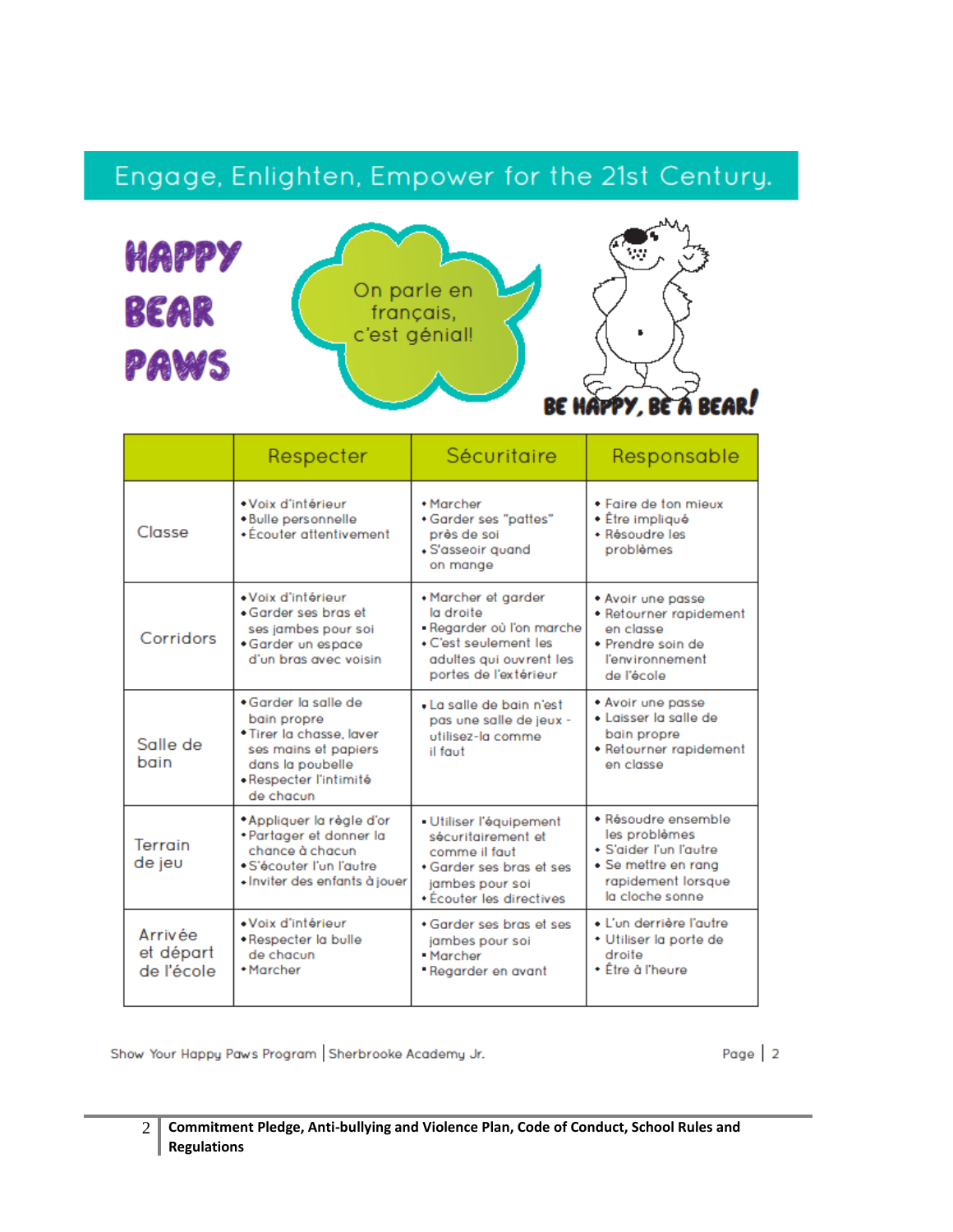## Engage, Enlighten, Empower for the 21st Century.



|                                 | Respectful                                                                                                                 | Safe                                                                                                | Responsible                                                                                           |
|---------------------------------|----------------------------------------------------------------------------------------------------------------------------|-----------------------------------------------------------------------------------------------------|-------------------------------------------------------------------------------------------------------|
| Classroom                       | . Use soft voice<br>• Bubble space<br>. Whole body listening                                                               | - Walk<br>Keep your paws<br>to yourself<br>Sit down when eating                                     | • Be your best<br>• Be engaged<br>. Be problem solvers                                                |
| Hallways                        | - Soft voice<br>. Hands and feet<br>to yourself<br>• Keep appropriate<br>distance in line                                  | . Walk and stay right<br>. Look where you<br>are going<br>• Only adults open<br>outside doors       | • Have a hall pass<br>. Hurry back to class<br>• Care for the school<br>environment                   |
| Bathroom                        | • Keep the bathroom<br>neat and tidu<br>•Flush - wash - papers<br>in the bin<br>. Let others use the<br>bathroom privately | The bathroom is not<br>a playground - use it<br>properly                                            | • Have a hall pass<br>. Leave the bathroom<br>neat and tidu<br>. Hurry back to class                  |
| Playground                      | . Use kind words and<br>actions<br>• Take turns and share<br>• Listen to one another<br>. Invite others to play            | · Use equipment<br>properly and safely<br>Keep hands and feet<br>to yourself<br>• Follow directions | . Work together to<br>solve problems<br>. Help each other<br>• Line up quickly when<br>the bell rings |
| Arriving &<br>Leaving<br>School | . Work together to<br>solve problems<br>. Help each other<br>*Line up quickly when<br>the bell rings                       | • Keep hands and feet<br>to uourself<br>- Walk<br>Eyes looking in front                             | · Stay one behind<br>the other<br>• Use the right door<br>• Be on time                                |

Show Your Happy Paws Program Sherbrooke Academy Jr.

Page 2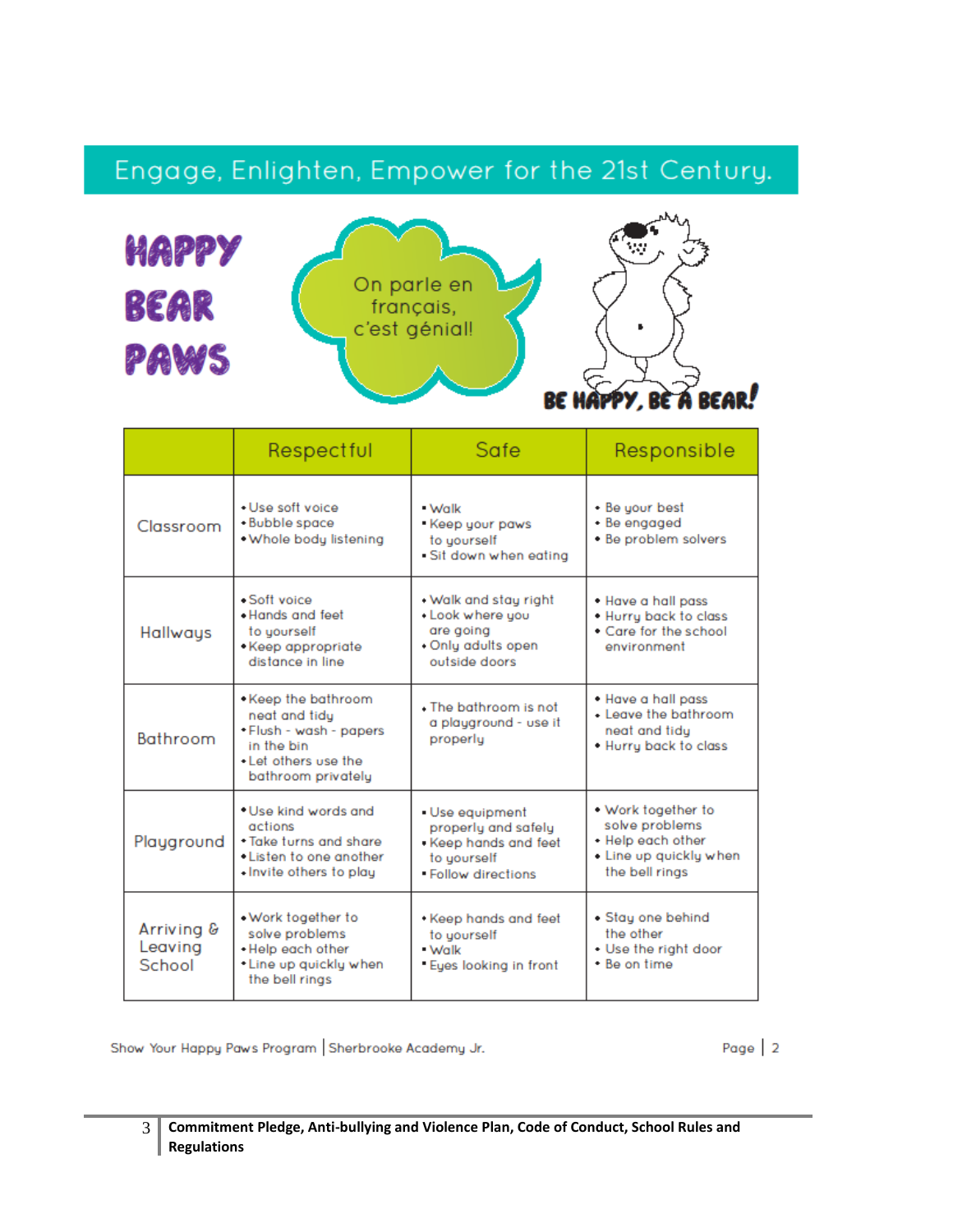

### **Anti-Bullying and Violence Plan**

The integrity of Sherbrooke Academy Junior's academic life is dependent upon the honesty and soundness of the teacher and student learning relationship and the evaluation process. As such, all students are expected to be respectful and honest in all of their academic endeavours and relationships with the school. Conduct by any student that adversely affects this learning relationship, or the evaluation process, must be considered a serious offense.

The school, in turn, provides a supportive and positive learning environment for all students at all grade levels – based on civility and integrity in all contexts. As valued members of the Sherbrooke Community, students are expected to make effective use of time between classes by working individually or interacting with staff and peers.

The Code of Conduct is supported by teachers and staff and approved by the school's Governing Board. The Code of Conduct is a general guideline to help and not hinder. The ultimate decision of application rests with the school administration.

Our school Code of Conduct and Policies reflect Canada's children's Human Rights Act, Quebec's Anti-bullying Law, and the Lester B. Pearson School Board Safe and Caring Policy.

Following are a list of behaviours, but not limited to, that promote a healthy and secure learning environment:

- Be prepared for class by studying and organizing work
- Respect school hours by arriving to school on time
- Be compliant, civil and respectful with all adults in the school as well as with the bus drivers during school transportation
- Respect all guests, fellow students and volunteers in the school
- Respect the rights and dignity of all staff and students when using social media
- Resolve conflicts in a peaceful manner
- Use positive and encouraging language
- Respect classroom and school rules
- Walk quietly in halls and classroom and not disturb others

Appropriate behaviours will be rewarded with a smile, a handshake, a positive note, an encouraging comment, and a general atmosphere that promotes strong self-esteem.

Inappropriate and unacceptable behaviours include, but not limited to:

- Disruptions in class
- Profane language and swearing
- Bullying
- Name-calling, pushing, or rough play
- Defacement or damage to school property or other students' or staff's personal property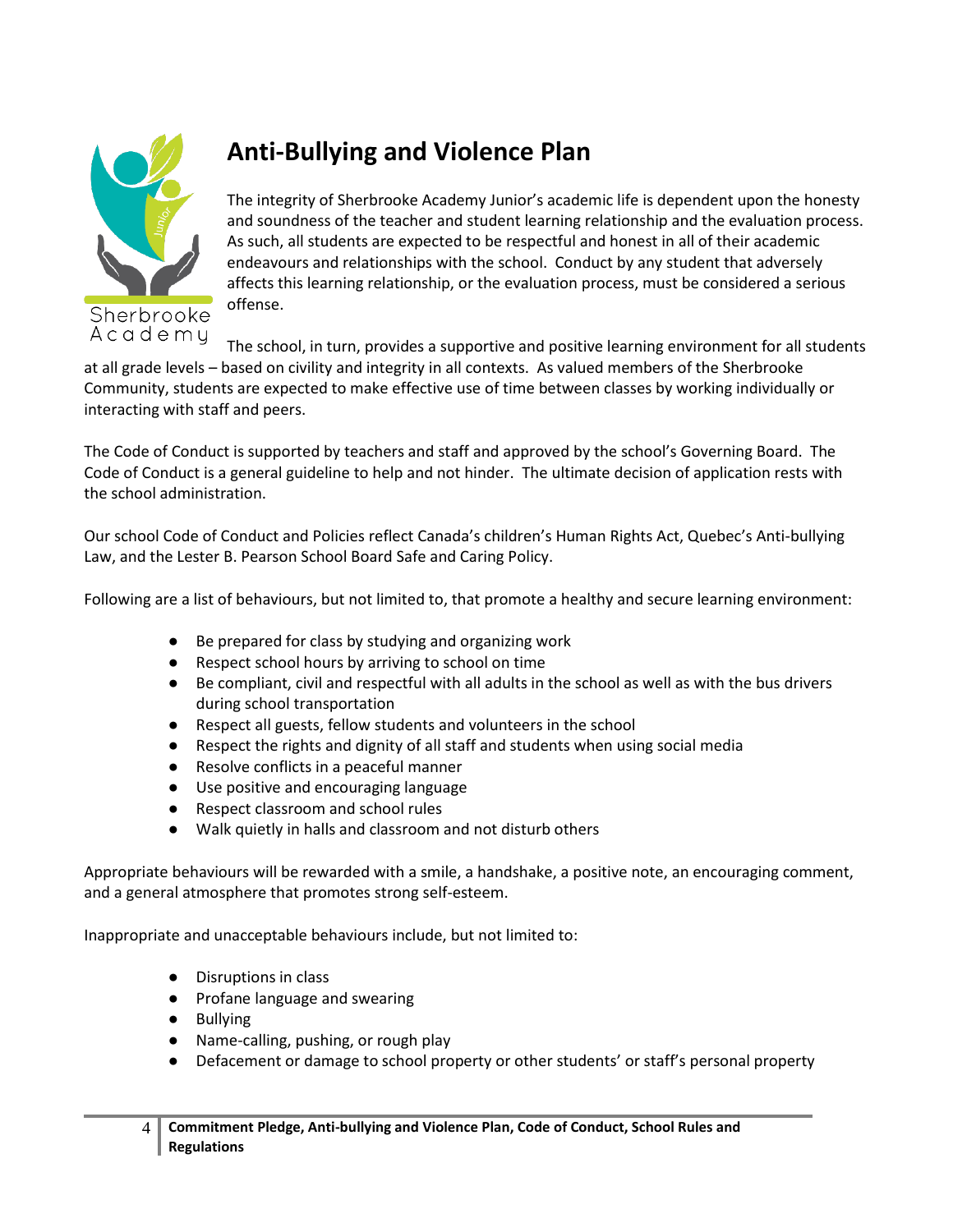- Aggressive verbal confrontations with other students or with staff members
- Racial slurs
- Throwing of snowballs or dangerous objects
- Violence towards another person (such as kicking, tripping, pushing, punching, or hitting)
- Non-compliance with any staff member
- Disrespectful or negative behavior and disrespectful language towards staff and or students both in school and on social media
- Disrespectful or profane language towards staff, students or any other individuals both in school and on social media
- Disrespectful or non-compliant behavior towards bus drivers during school transportation or towards volunteers during carpooling on school trips

Serious infractions including bullying and violence, lack of respect for others or for property, will automatically result in the following disciplinary measures, but are not limited to:

- Immediate intervention with the child by staff members.
- Communication with parents (telephone, incident report, letter, email).

 Parent collaboration and cooperation is critical to the success of any plan to eliminate bullying and violence in schools. It is important that parents work with the school and engage in constructive dialogue.

 Ongoing communication between principal and / or their designate and parents/guardians of children who are being bullied and those who are engaging in bullying behaviours will take place until the resolution of the situation. **The communications will respect the rules of confidentiality to ensure the safety and integrity of victims, witnesses and aggressors.**

The following (but, not limited to) may be applicable:

- Loss of recess and/or lunch and/or daycare outside play privileges.
- Loss of field trip privileges.
- Loss of extra-curricular privileges.
- Loss of bus privileges.

In addition, serious or repeated offences may also involve one or more of the following measures:

- 1. An in school meeting with the teacher, parents, the child and/or the principal.
- 2. The supervision of the perpetrator during free time; i.e. must be shadowed by a supervisor during recess and at lunch time.
- 3. Reflection time.
- 4. Community Service either inside or outside of the school setting.
- 5. An in school suspension
- 6. An out of school suspension followed, if necessary, by a meeting with parents before the student may return. When determining the duration of the suspension, administration shall take into account the student's best interest, the severity of the incident, and any previously taken measures.
- 7. If the problem continues, an individual discipline plan involving school professionals and parents may be developed.
- 8. Cours à domicile / Home Study.
- 9. Referral for outside services.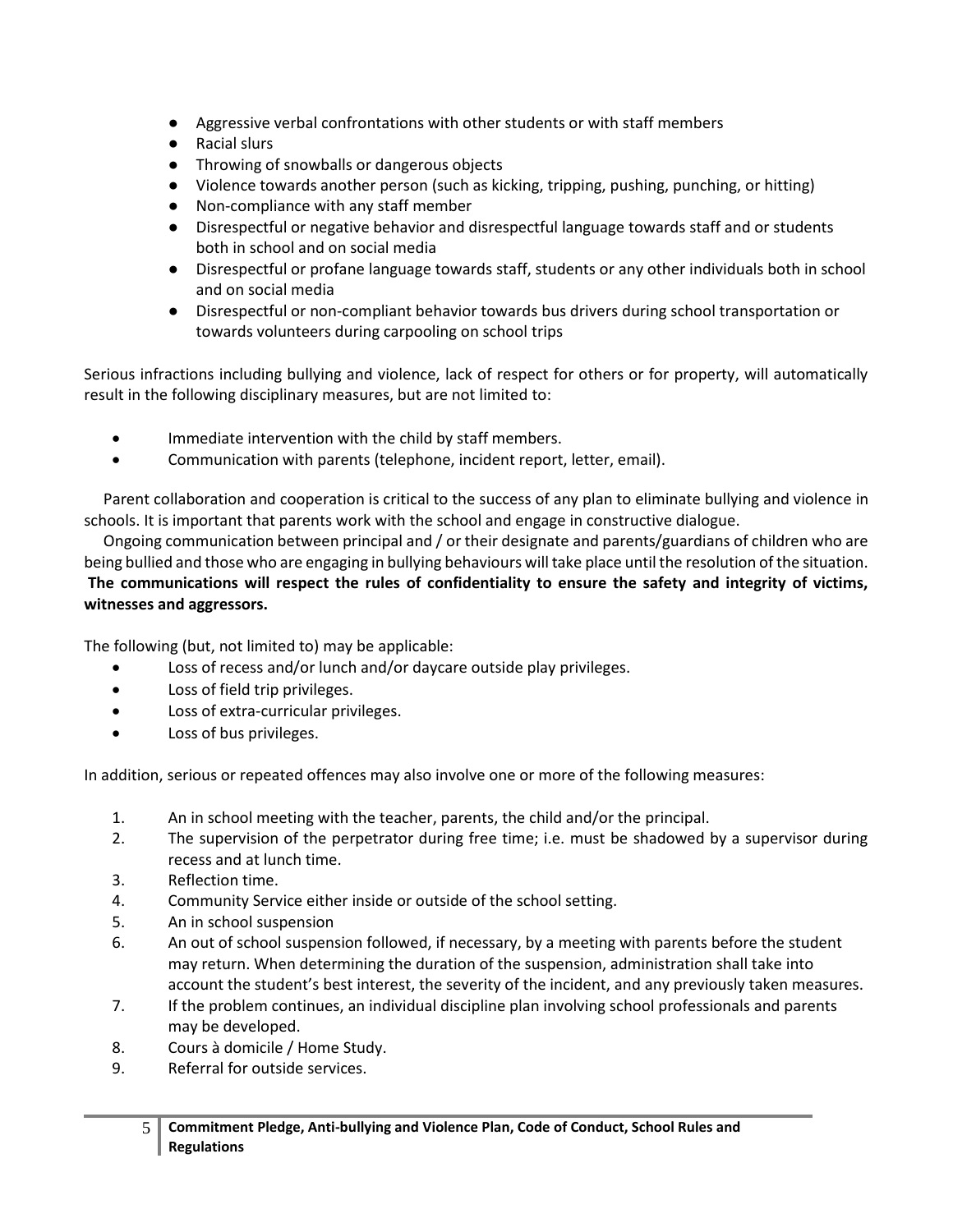10. Recommendation made to move the student to another school or to expel from the Board.

#### **Understanding Normal Conflict**

Every day, as adults, we deal with conflict at work, at home, in every aspect of our day-to-day. From experience we know that it just happens and we have learned to accept it. This is no different in the lives of our children. It is a normal part of life for us all and it provides our children life lessons to learn from. Most importantly we need to recognize that some of what we refer to "bullying" is actually developmental appropriate conflict and it is a normal part of growing up. The only reason we can deal with our day-to-day conflict ourselves is because of past experience we have had growing up. These dealings have built our resilience and help us face life's adversities. Building resilience is a key for our children's success in life in general.

As our children begin to master their social skills, it is normal to confuse normal conflict with bullying. It appears that everything becomes bullying to them. Becoming familiar with the definition is the first step and learning to apply the definition to the situation is the next. In daily life everyone faces conflict and through this experience we learn how to negotiate and build relationships. Bullying is a form of violence that leaves no room for negotiation and seeks to tear down others, rather than build relationships. The power of imbalance between the bully and the person being bullied is the quickest determinant of bullying versus conflict. Children who bully usually find pleasure in their behaviours and the reactions of others.

| <b>Normal Conflict</b>                      | <b>Bullying</b>                                          |  |
|---------------------------------------------|----------------------------------------------------------|--|
| Occasional                                  | Is a repeated happening                                  |  |
| Not pre-planned, in the heat of the moment  | Pre-mediated, on purpose, intentional, planned           |  |
| Genuine upset to both parties               | Person being bullied is more upset                       |  |
| Trying to work things out                   | Trying to be the one in control                          |  |
| Not trying to take something from someone   | Want to take power or possession from someone            |  |
| Both parties admit some responsibility      | Blame is laid on the person that is being bulled         |  |
| Effort to solve the problem by both parties | No effort to solve the problem by the person<br>bullying |  |

Following are some key difference between normal conflict and bullying behaviour (Dan Olweus, 1993).

#### **What is Bullying?**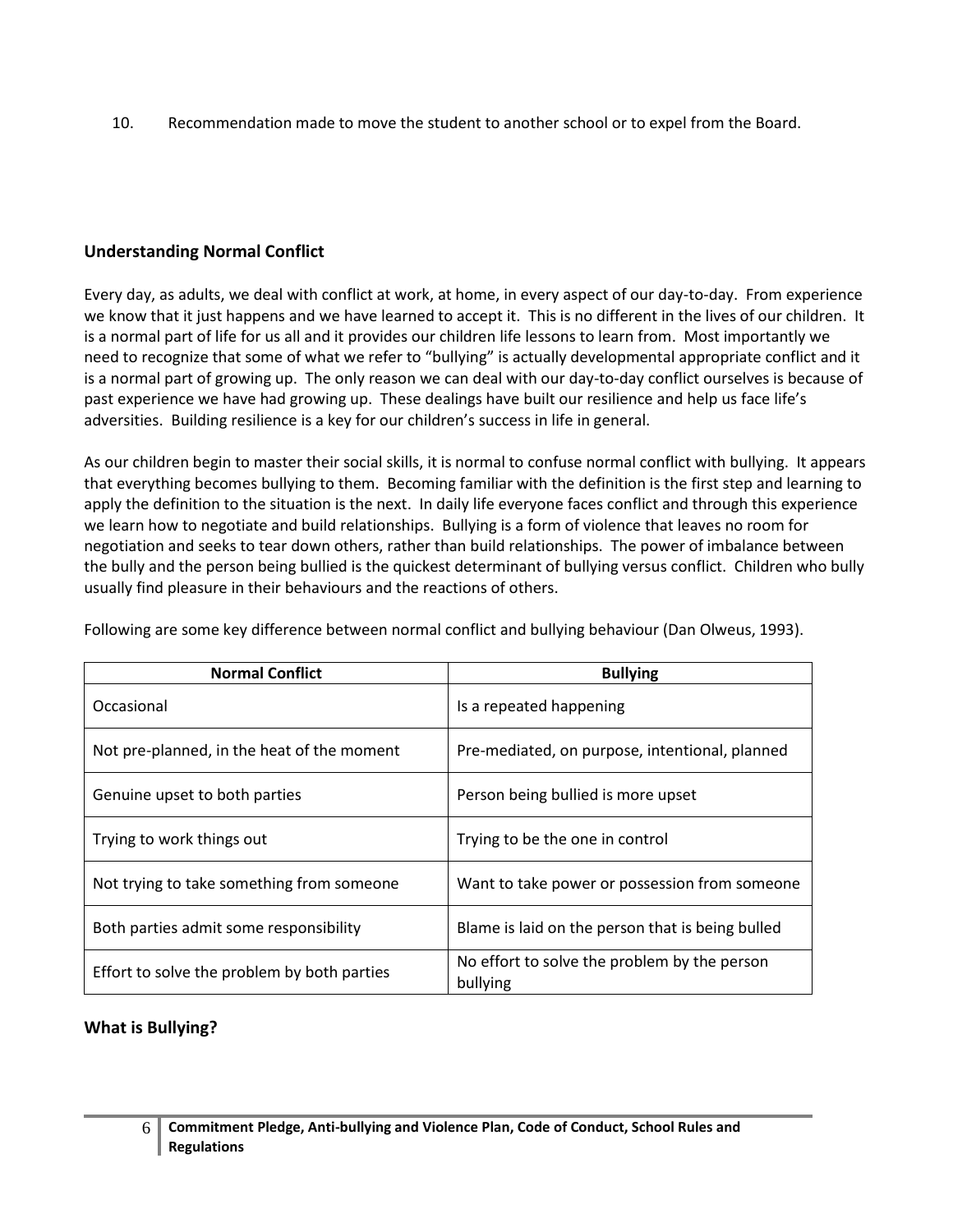A repeated direct or indirect behaviour, comment, act or gesture whether deliberate or not, including in cyberspace, which occurs in a context where there is a power imbalance between the persons concerned and which causes distress, and injures, hurts, oppresses, intimidates or ostracizes.

Bullying can show itself in diverse forms such as homophobia, racial discrimination, violence in relationships. For example, it can be seen in the following behaviours, but not limited to:

- Name-calling, derisive laughter, defiance, to humble or threaten another person, to make racist or sexist comments.
- Hitting, kicking, shoving, spitting, punching, stealing or damaging property.
- Social isolation, gossip or rumour-mongering and mockery.
- Use of email, texting, cell phone or social media to threaten, harass, embarrass, spread rumours, exclude from the group, or damage a reputation or friendship.

#### **What is Indirect Bullying?**

Organizing (from within a group) the belittling of the social status or the exclusion of a targeted person from the group (e.g. making someone less popular, isolating an individual). This type of behaviour and attitude is often difficult to perceive.

Some examples of indirect bullying include, but not limited to:

- Gossip
- Spreading rumors
- Malicious gossip and slander
- Divulging secrets
- Talking about someone 'behind their back' or writing slurs (graffiti, email, etc.)
- Make a fool of someone, denigrating that person or suggesting that he or she be excluded from a group
- Use of non-verbal language (e.g. turning one's back, mumbling, or rolling one's eyes) is barely perceptible but can indicate a situation of indirect bullying

#### **Cyber-bullying**

Bullying that occurs in the virtual world:

- It can occur whenever and from wherever: the virtual world is accessible at any time and from just about any place.
- It can bring together other witnesses, thereby allowing the immediate distribution of the words and images posted, in a way that is both unlimited and irreversible.
- It can occur in a secretive manner and forego the supervision of parents, teachers and other responsible adults.

#### **Cyber-bullying is particularly insidious because it can:**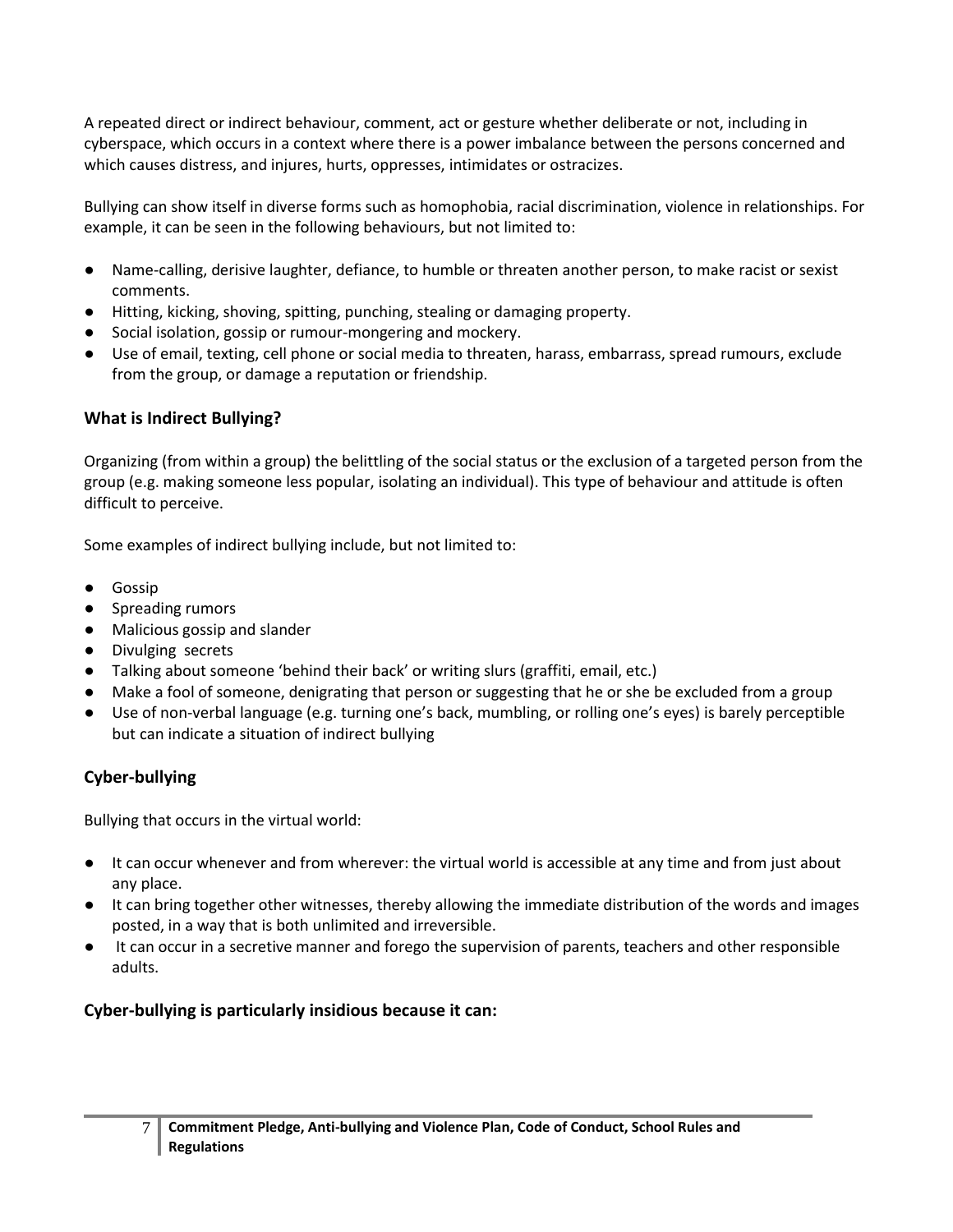- Have an effect of complete irresponsibility, because the perpetrator can deny the facts and not acknowledge his or her actions. Without being able to easily prove the actions, any fear of reprisal diminishes.
- Promote depersonalization and lack of empathy: in front of a computer screen, the perpetrator shows less restraint than if he or she was face-to-face with the victim and cannot see the effects of his or her actions

#### **Cyber-bullying can be manifested via the following behaviours, but not limited to:**

- 'Flaming' (provocative cell phone messaging)
- 'Happy slapping' (posting fights, incidents, on YouTube)
- Inappropriate messages or photos
- Incitement to 'out' one or other persons
- **Threats**
- Insults
- **Rumors**
- Identity stealing
- Harassment
- Discrimination
- Denigration
- Defamation

### **Extra-Curricular Activities and Field Trip Privileges**

Extra-Curricular Activities (ECAs) include but are not exclusive to athletic teams, clubs, co-curricular activities, field trips, and social activities. Students are encouraged to get involved in these activities; however, students should recognize that **participation in ECAs is a privilege and not a right**.

Participation in extra-curricular activities is subject to regular school attendance, consistent effort in a student's school work, and appropriate behaviour as outlined in the Anti-bullying and Anti-violence Plan and School Code of Conduct. Moreover, it is the students' responsibility to ask their teacher for any work that was missed while participating in any of these activities. These students are not eligible for extensions.

**If any of these guidelines are not being followed, a student may be withdrawn from extra-curricular activities at the discretion of teachers and/or administration**. If it is necessary to withdraw a student from any event or activity, reimbursement of any costs to parents will be at the discretion of the school and it will depend on the financial arrangements and obligations that the school has undertaken. The school is not responsible for any costs related to the removal of a student from an activity/field trip; this will be incurred by the parent/guardian.

Participation is subject to approval by the school. Any attempt to participate without the school's permission will be considered as a refusal to comply with school directives. Students must demonstrate to the teacher/staff advisor that they deserve to participate in an ECA. Please refer to the Code of Conduct for expected behaviour and consequences.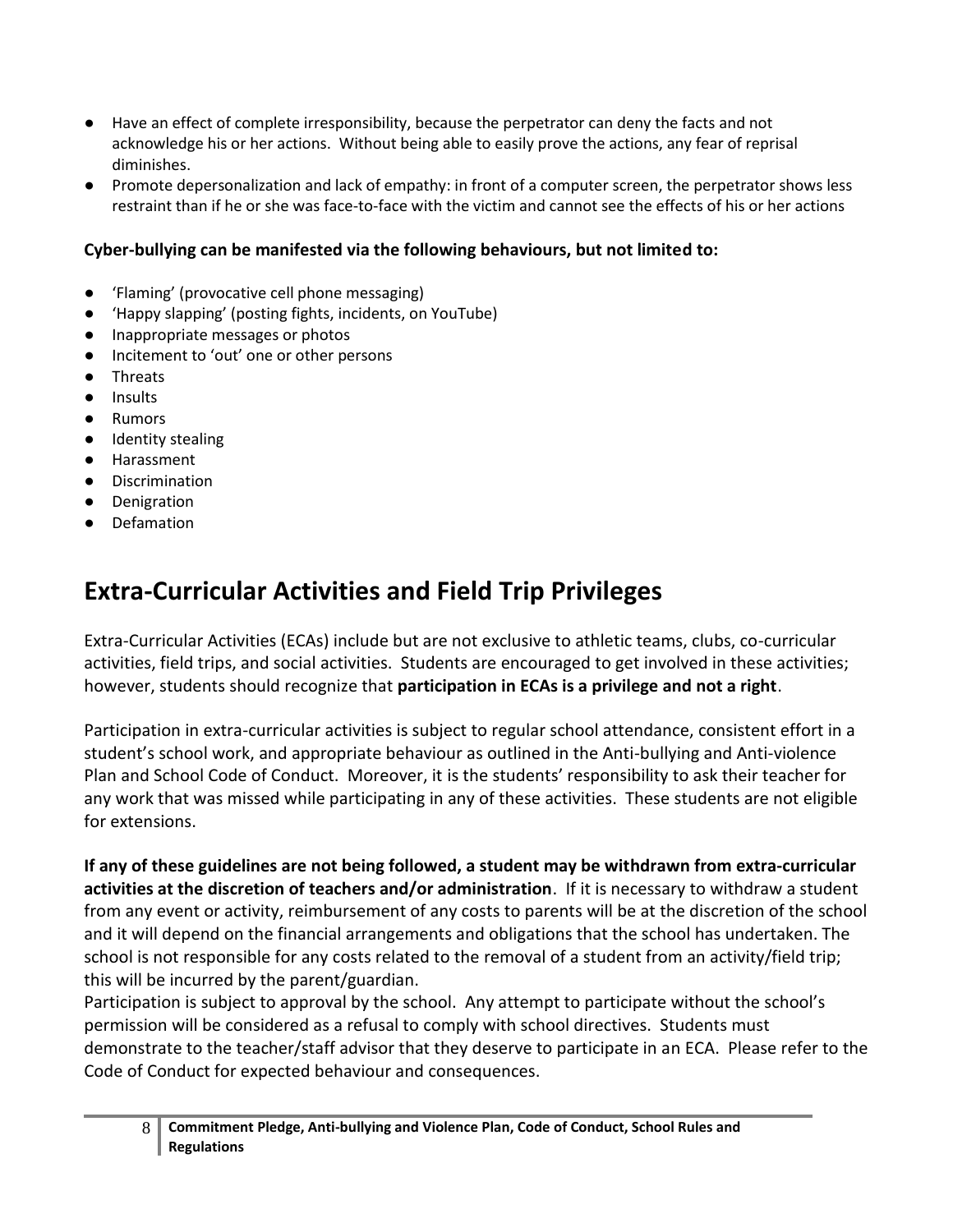### **Responsible Use of Electronic Devices and Technology**

We consider the use of cell phones, I-pods, cameras (video and photograph - digital and otherwise) and all other non-educational electronic devices to be a disruptive influence of the daily routine of the school. As such, students are asked to leave these electronics at home. Please be advised that we will not be held accountable if these items are stolen.

Cell phones (any electronic device) are not to be used inside the school at any time (for any type of use – conversation, text messaging, surfing the net, etc.). **Kindly be advised that it is illegal to take unauthorized pictures, videos, and sound clips on school property. This is considered an invasion of privacy by both the Federal and Provincial Governments**. Electronic devices may only be used within an academic context, which is endorsed by the staff and administration of Sherbrooke Academy Junior. For emergency situations to call parents, students may request to use a telephone at the School Office.

In short, the use of cell phones, personal cameras, and/or electronic devices is prohibited on school grounds. A student using a cell phone or personal camera, and/or electronic devices on school property will have the item confiscated. It will be returned only to the parents. Parents will also be asked to verify that there are no pictures on the camera or cell phone that were taken at school.

#### **Cyber-misconduct**

Cyber-bullying is emerging as one of the more challenging issues facing educators and parents as young people embrace the Internet and mobile communication technologies.

Cyber misconduct involves the use of information and communication technologies such as e-mail, cell phone, pager, text messages, instant messaging, defamatory personal Web sites, and defamatory online personal polling Web sites, to support deliberate, repeated, and hostile behaviour by an individual or group, which is intended to harm others.

To be more specific, cyber-misconduct or cyber-bullying is sending or posting harmful or cruel text or images using the Internet or other digital communication devices.

Students who are:

- Sending cruel, vicious, and sometimes threatening messages
- Creating websites that have stories, cartoons, pictures, and jokes ridiculing others
- Posting pictures of classmates online and asking students to rate them
- Breaking into an e-mail account and sending vicious or embarrassing material to others
- Engaging someone in IM (instant messaging), tricking that person into revealing sensitive personal information, and forwarding that information to others
- Taking a picture of a person using a digital phone camera and sending that picture to others.

In short, misusing technology to invade or threaten personal privacy or disrupt the school's culture of learning will be sanctioned, since this is absolutely unacceptable. Consequences for cyber-misconduct are outlined in our Anti-bullying and Anti-violence Plan.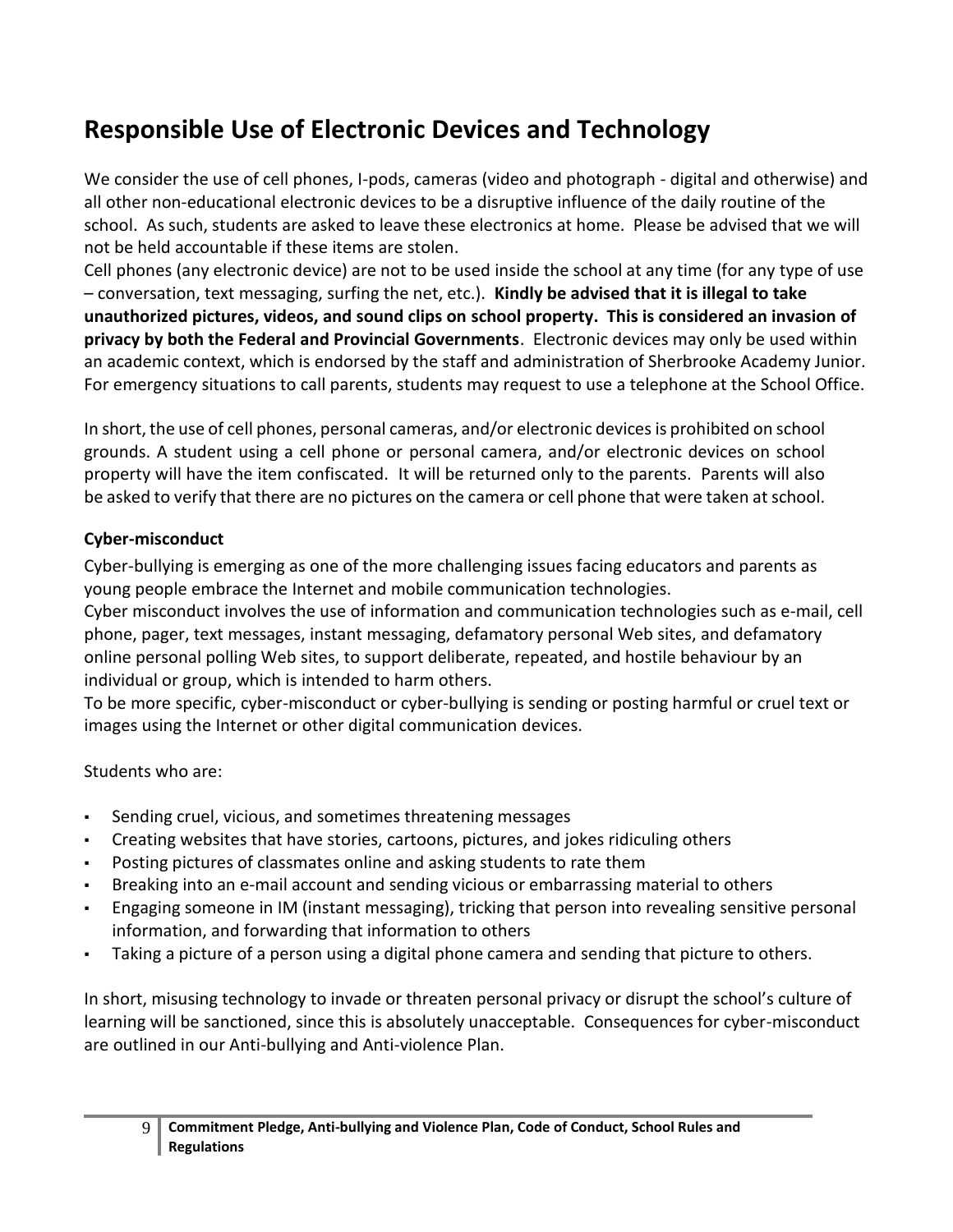#### **What Students Need to Know?**

- **EXECT Students should never give out personal information online, whether in instant message profile,** chat rooms, blogs, or personal websites.
- Students should never tell anyone, but their parents, of personal password, even friends.
- If someone sends a mean or threatening message, students should not respond. They should save it and print it out and show it to their parents. (Never delete the evidence.)
- Students should never open e-mails from someone they don't know or from someone they know is a bully.
- Students should not put anything online that they wouldn't want their classmates to see, even in email.
- Students should not send messages when they are angry. Before clicking "send," students should ask themselves how they would feel if they received the message.
- It is the responsibility of all students to help others who are bullied online by not joining in and showing bullying messages to their parents.
- Students should always be as polite online as they are in person.

Since most cyber-bullying takes place at home, it is important that parents know about cyber-bullying and that they get involved in preventing it. Just like parents help their children avoid inappropriate websites, they can protect them from cyber-bullying.

#### **What Parents Can Do?**

- Parents should keep the home computer in a busy area of the house.
- Parents should set-up e-mail and chat accounts with their children. Parents should make sure that they know their children's screen names and passwords and ensure that they do not include any personal information in their online profiles.
- Parents should regularly go over their children's instant messenger "buddy list" with them. Parents should ask who each person is and how their children know him or her.
- Parents should discuss cyber-bullying with their children and ask if they have ever experienced it or seen it happen to someone.
- Parents should tell their children that they will not blame them if they are cyber-bullied. Parents should emphasize that they will not take away their computer privileges - this is the main reason why children don't tell adults when they are cyber-bullied.